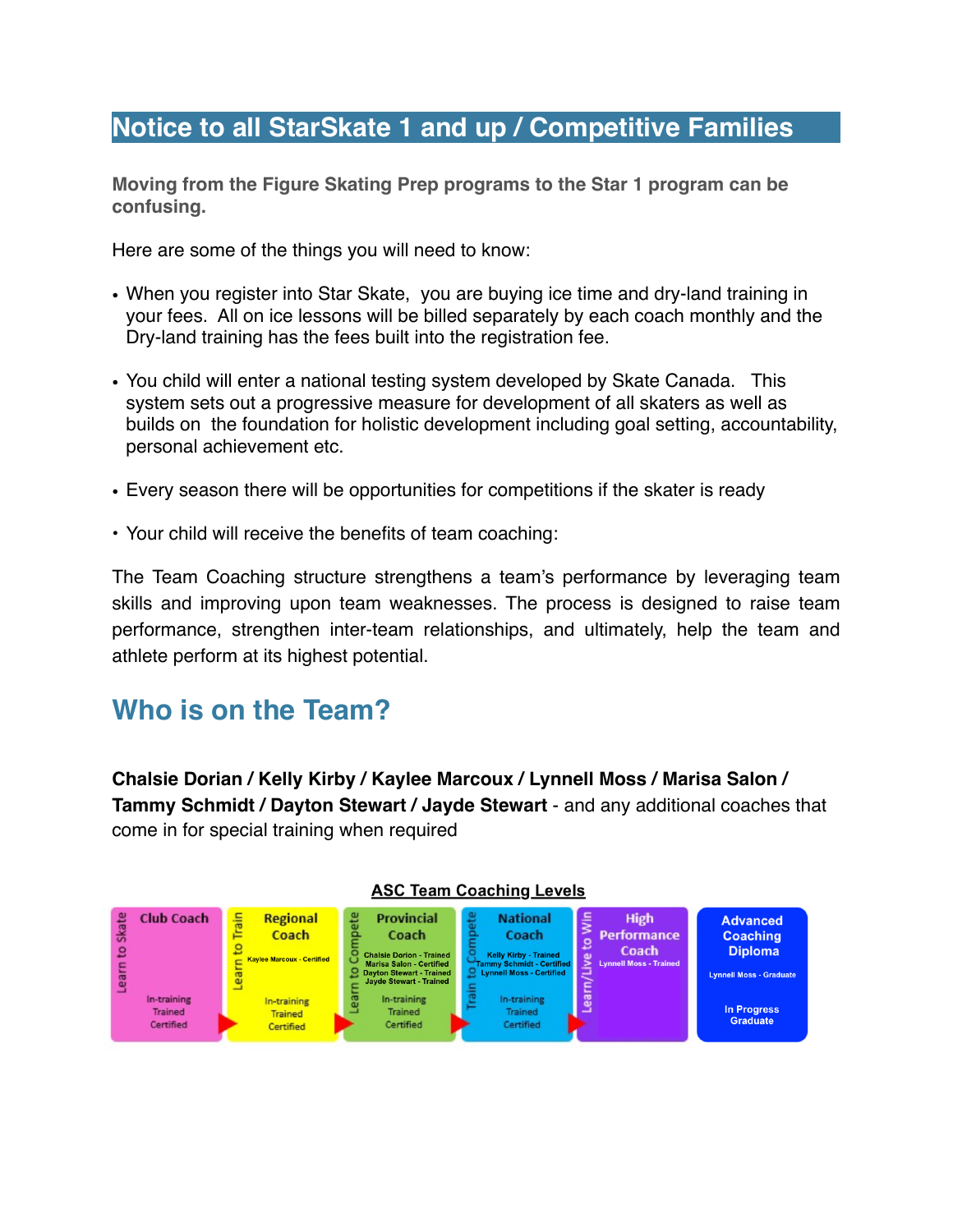# **Why Team Coaching?**

The proven process of team coaching:

- Improves alignment of athlete / team and organizational strategy
- Strengthens relationships of athlete / team members
- Strengthens commitment to a common purpose and related goals
- Increases clarity and alignment of roles and priorities
- Streamlines team operations
- Boosts athlete / team cohesiveness and morale
- Reduces or eliminates barriers to performance
- Utilizes team strengths
- Enhances team communications
- Advances understanding of individual differences and how to leverage them
- Improves team credibility

## **Benefits of Team Coaching?**

The approach of a team of coaches can be more cost effective and produce better and faster results than an individual coach who works alone. A fellow member of the team can step in when a coach is ill, on vacation, or away with competitive skaters entered in qualifying competitions.

Working as a unit on a specific project allows each individual to be exposed to concepts from team members who may use different ways of communicating the same ideas, but resonate with the athlete. Access to different members of the teaching team provides perspectives from different subject matter experts who have access to ideas and expertise that the athlete would otherwise would not be able to tap into. As a result of this collaboration, the team teaching approach should result in the athlete exceeding the expectations of any individual teacher.

To make this transition easier for all families, all communication will be done with your previous private coach.

# **Team Fees / Budget**

Each coach will be billing for the lessons that they have provided on the ice. This year fees will focus on group lessons and skating development (aka stroking) as the ASC